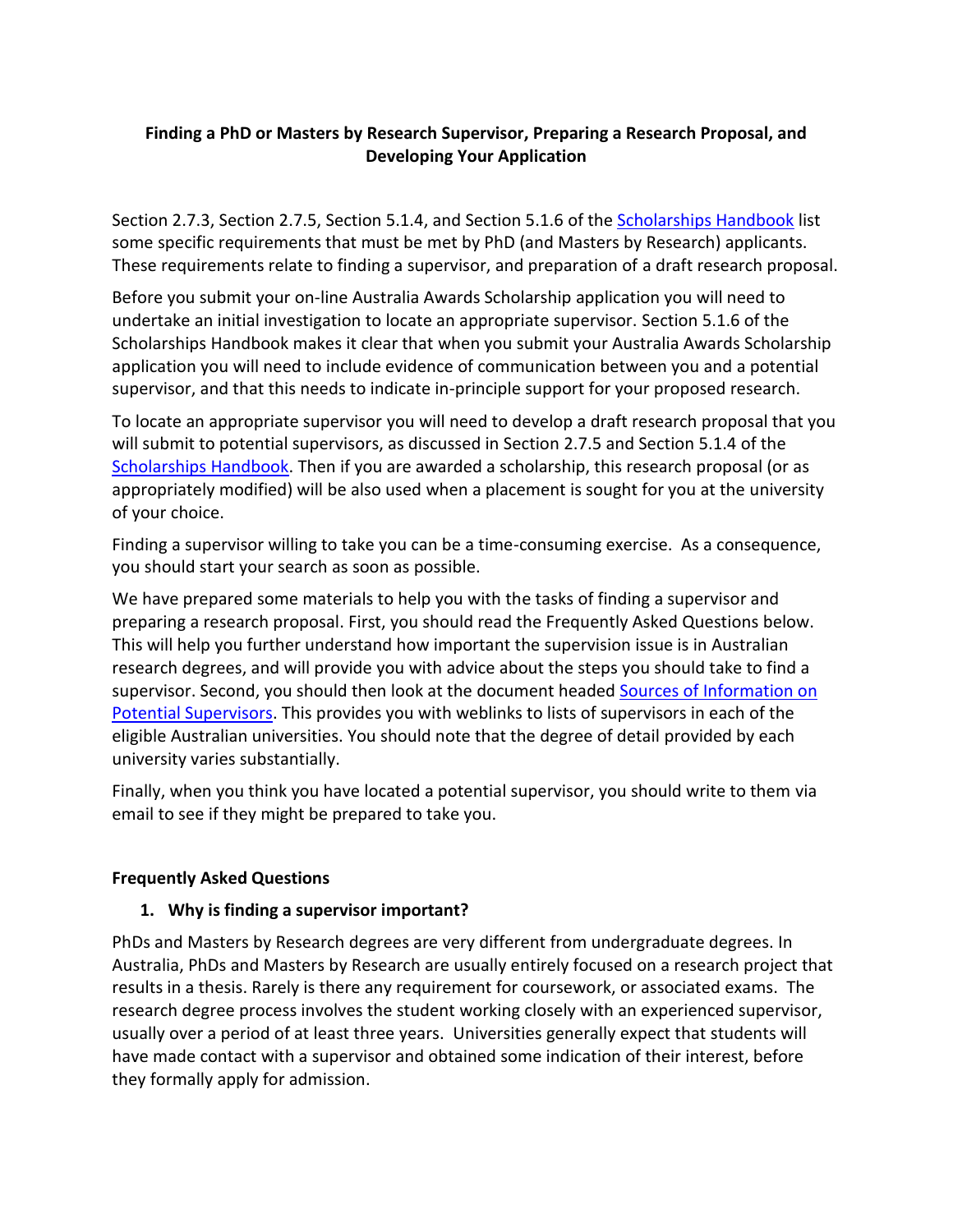However, if you receive an Australia Awards Scholarship, you will be required to demonstrate that you have received in-principle support for your research topic from a potential supervisor to enable placement to be made at your selected university.

## **2. Should I first choose a university, or first choose a supervisor?**

Students searching for Bachelor and Masters coursework degree programs often start by assessing universities according to their rankings. This is understandable, as employers often look at the quality of university attended. However, the situation is very different for postgraduate research degrees. Here, the crucial issue is the choice of supervisor. Many of you will be attempting narrowly focused, specialized research topics. This is as it should be, but sometimes there will only be a small number of academics who work in your area of research interest. You will need to work with them, whichever university they might be based at. You may have friends or colleagues studying at a particular university, but you cannot go there unless you can find a supervisor who shares your research interest, and is prepared to take you. So your first choice should be to find a supervisor, regardless of his or her university location.

## **3. Does the standard of PhD or Masters by Research supervision vary across universities in Australia?**

Unlike the USA, where the standard of university teaching can vary substantially across institutions, the Australian government tries hard to ensure that teaching standards are equal across universities. It is certainly true that some universities have been long established and are well known, but you can be assured that the standard of PhD and Masters by Research supervision will not vary, regardless of which university your supervisor is employed by.

# **4. Should I restrict my search for a supervisor to senior academics?**

There is no reason to think that academic seniority means a better quality of supervision. Supervision by an older, more senior, academic carries the advantages of the contacts and experience they can provide but they are less likely to have time available for working individually with you. A younger academic, on the other hand, will have relatively recent experience of the practicalities involved in completing a PhD and is likely to make more time available to you - not least because your success will reflect well on them.

# **5. Why is it sometimes difficult to find a supervisor?**

Australian academics are often very busy. They are required to teach, undertake research, and participate in university administration. This sometimes means that they only have limited time to take on new research students. In addition, some universities place limits on the numbers of PhD and/or Master by Research students that any one academic can supervise. This is done to try to keep academic workloads at a reasonable level, and to ensure that research students receive the attention that they deserve. For these reasons, it is sometimes difficult to find a supervisor prepared to commit to taking accepting you. It is best, therefore, to search widely for supervisors in the early stages of your application process.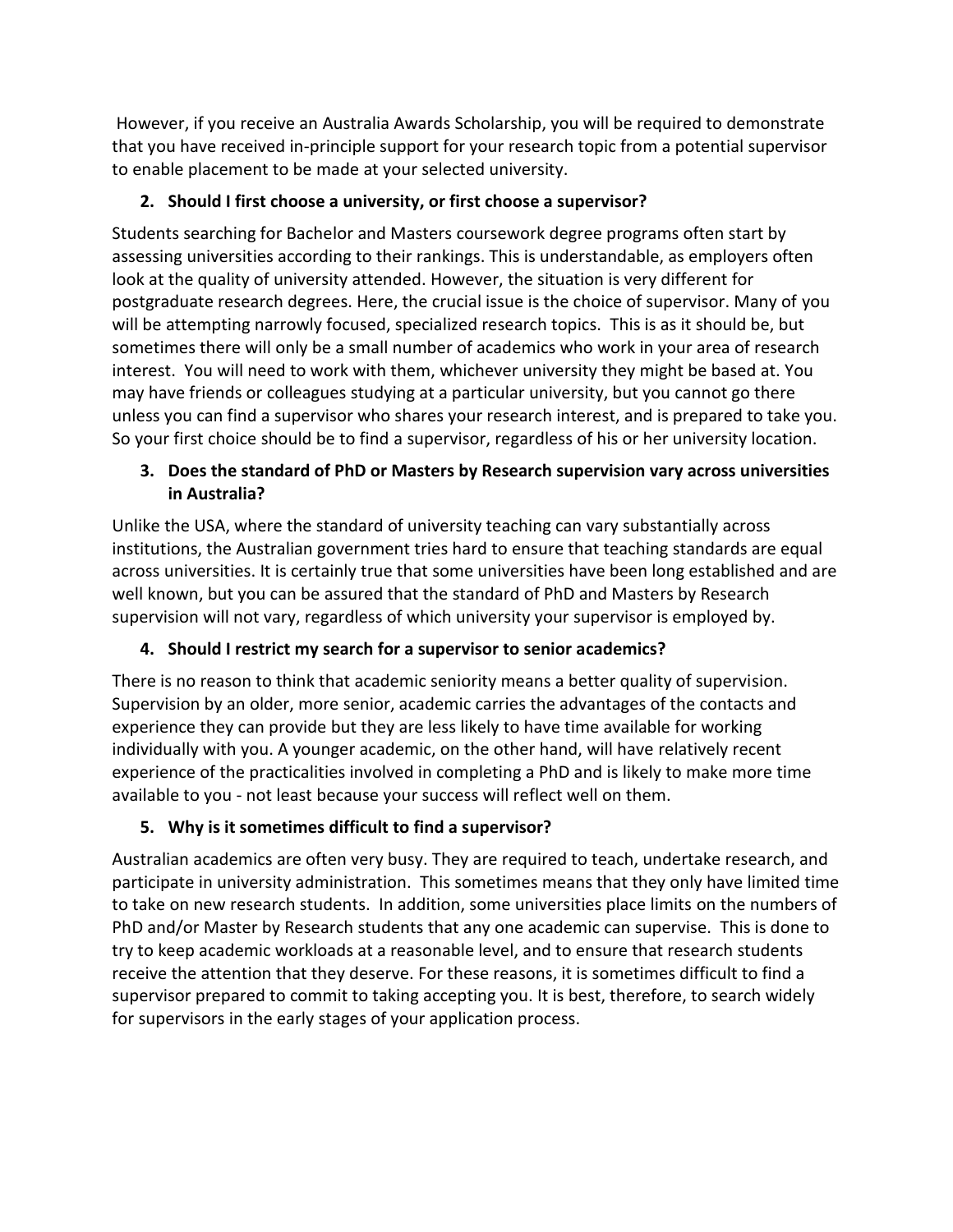#### **6. When should I begin the search for a supervisor?**

Finding a supervisor willing to take you can be quite a time-consuming exercise. As a consequence, you should start your search as soon as possible. Don't wait until just before you submit your application, as you will need to show evidence that you have made contact with a potential supervisor when you submit your application on-line.

## **7. What steps should I take to find a supervisor?**

There are a number of different steps that you could take when looking for a supervisor. First of all, some of you will already have supervisors in mind, perhaps from Masters degree study in Australia, of from collaborations that you have developed with Australian researchers as part of your work responsibilities. If this is the case, you should contact these academics to gauge their interest in supervising you.

If you do not have existing contacts with potential Australian supervisors, you should start the search process by reviewing the research literature in your discipline area. For example, you should read back issues of recognized international academic journals, many of which are now available on line. Google Scholar is also a very useful tool for initial searching. You should also find articles published by Australian academics that are close to your area of research interest. You can then write directly to these academics, as journals always provide at least some contact details for authors of published articles.

You might also want to talk with work friends and colleagues who have research collaborations with Australian academics, or with Australia Awards alumni who have similar research interests to your own (you may contact the Alumni Manager at the Australia Awards Office Vietnam – Ms. Dang Thi Tan Huong, email [alumni@australiaawardsvietnam.org\)](mailto:alumni@australiaawardsvietnam.org). Talk to as many people as you can who have academic experience in your subject area. When the same names keep appearing, you are ready to draw up a shortlist of academics that you can approach for advice about supervision.

Finally, we have developed a list of web links that will lead you to the best available [Sources](http://asdiv.edu.vn/images/Website_docs/Sources%20of%20Information%20on%20Potential%20Supervisors.pdf) of Information [on Potential Supervisors](http://asdiv.edu.vn/images/Website_docs/Sources%20of%20Information%20on%20Potential%20Supervisors.pdf) for each eligible Australian university

## **8. What material should I send to a potential supervisor?**

Potential supervisors need enough information about you, and your research idea, to be able to make a decision as to whether to accept you or not. You should also remember that this decision is entirely in the hands of the supervisor. You will need to "sell" yourself! Careful thought needs to be put into how much material to send to a potential supervisor. Too much will overwhelm them and too little will not provide enough information to enable them to make a decision.

Section 2.7.5 of the Scholarships Handbook states that PhD awardees require an "additional research proposal for Program Areas to submit to institutions". Further, Section 5.1.4 states that "successful applicants selected to undertake a PhD or Masters by Research will need to provide Program Areas with a well-developed research proposal to submit to the institution as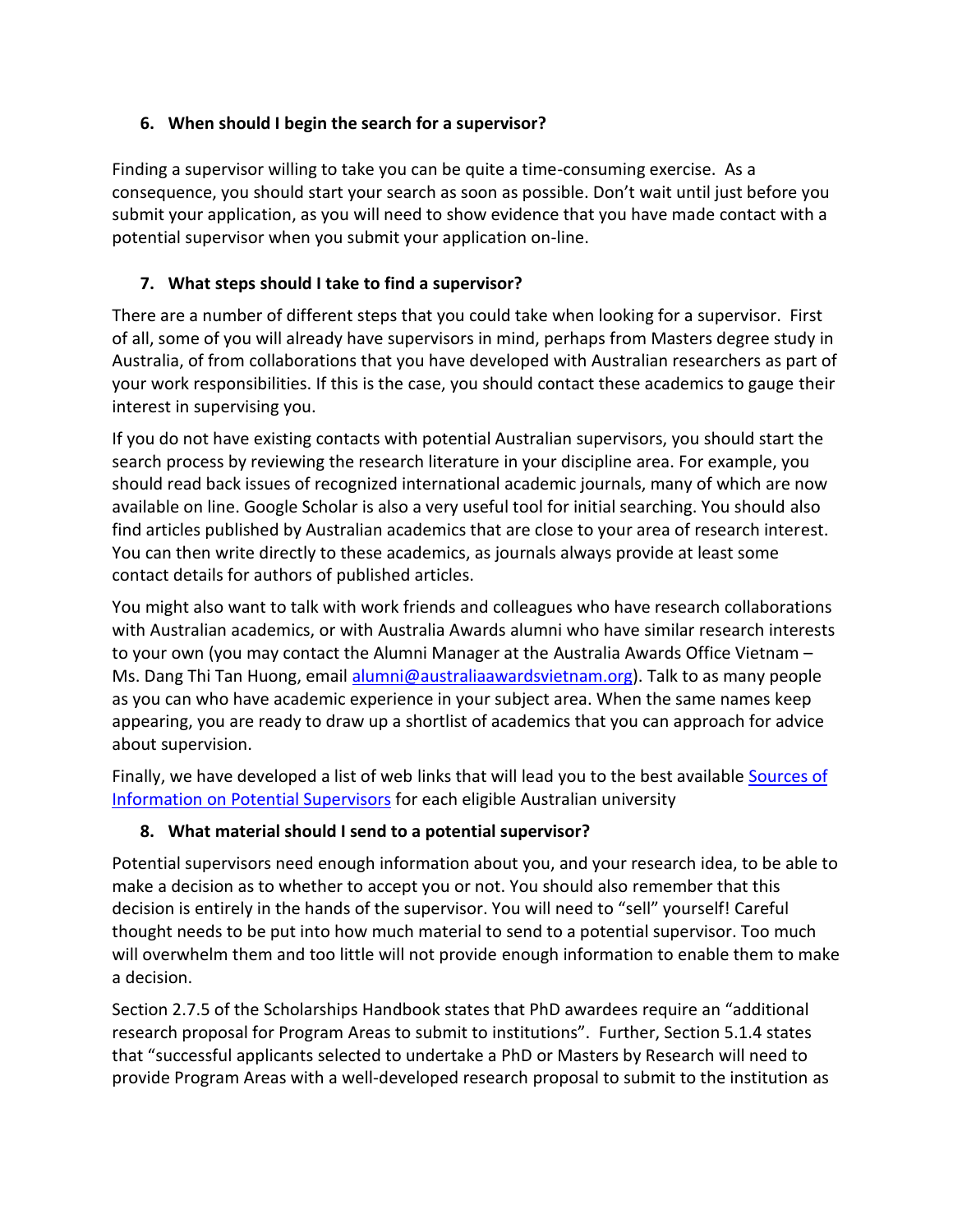part of the Request for Placement process. The proposal should include a proposed methodology, timeline and a brief literature review".

We suggest that the most efficient approach is for you to develop a detailed proposal for the initial approach to a potential supervisor, and then to summarize it for the purposes of the online application form (section 8 – "Research proposal details"). This activity will take some time, so you should start as soon as possible.

## **9. What information should I include in the detailed research proposal and the proposal details for the on-line application?**

Before you start, you should be aware that University websites and other resources often talk about completing the "research proposal". Usually this is a very detailed document of around 5,000 to 10,000 words that universities require approximately 6 months after you arrive at an institution. Your supervisor will help you prepare this, as it almost always needs to be assessed and passed by a Research Committee at your university before you will be allowed to proceed.

We do not require this level of detail for the detailed research proposal or the research proposal details in the on-line application form. The length of the detailed research proposal is up to you, but as a guide, we suggest you should aim for around 10 pages (ie 2500 words). On the other hand, the length of the research proposal details required in the online application form will be determined by the word limits in each sub-section of the form.

To meet the structure requirements of both the detailed proposal and the online application form, we provide you with specific advice on the following:

- \* research title (including research question);
- \* objectives;
- \* significance and possible application to development;
- \* proposed research method (the approach that you believe you will take to answer the research question);
- \* literature review;
- \* timeframe; and,
- \* fieldwork.

## *Research Title (including Research Question)*

Even at this early stage, you need to develop a preliminary research title and more importantly, an overall "research question". One of the hardest aspects of writing a research proposal is suggesting what you hope to discover. It is not easy to know what you are going to find out before you've carried out the research! However, the people who will assess your application realise that research objectives can change over the course of a PhD or Masters by Research degree. What they want to know is whether your research question is academically relevant, and practically plausible.

Deciding on a research question is important at this stage, as it can provide a powerful early direction and focus for your research. You should be able to state an overall research question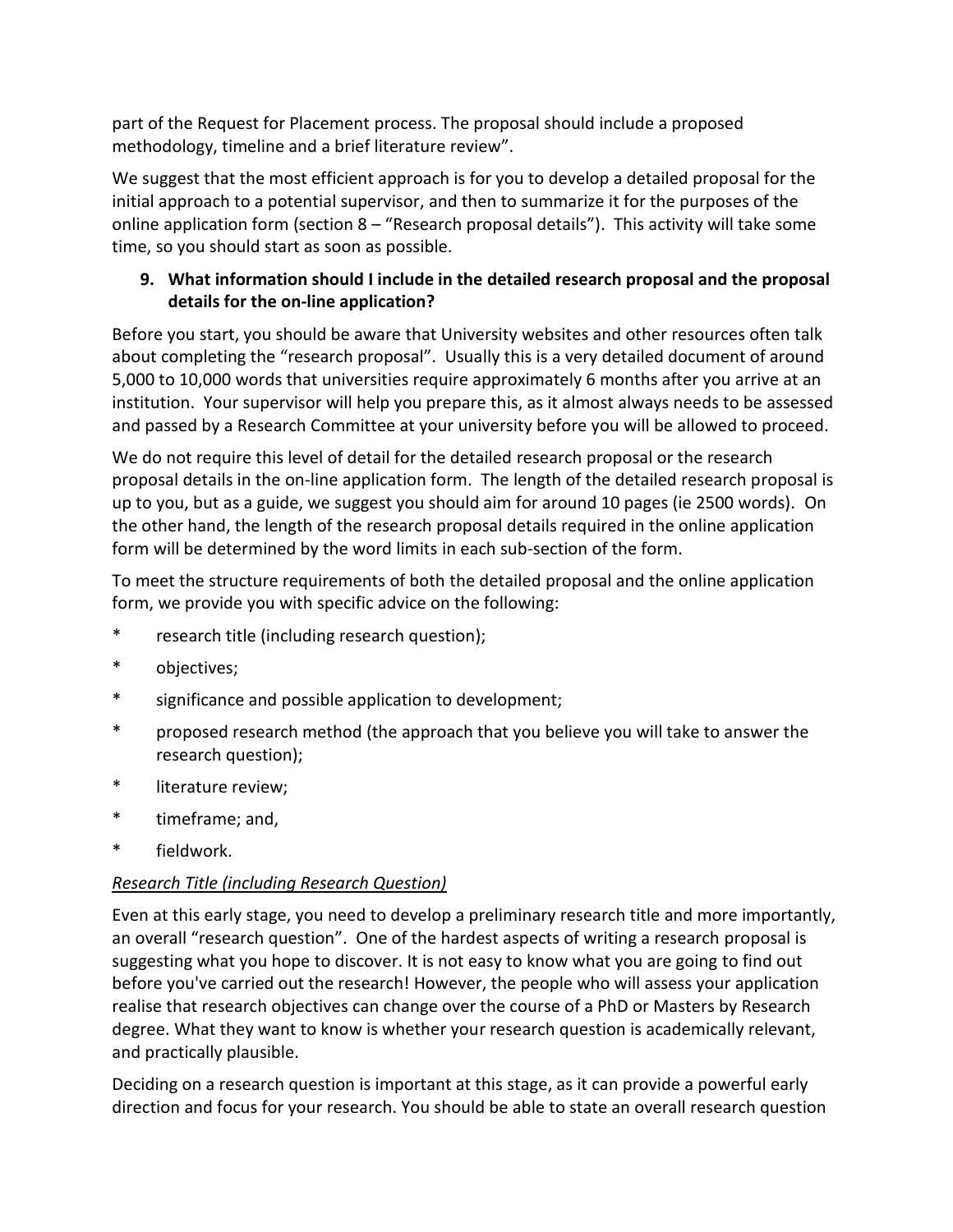in one, or at most, two sentences. Here is an example of a research title and overall guiding research question, taken from the PhD proposal of the International Academic Advisor. This research had an organisational behaviour focus, and was based in a graduate business school in an Australian university.

Research Title: "The Relationship Between Environmental Regulation and Business Investment Strategy in the Mining and Minerals Processing Sector".

Research Question: "How is business investment strategy in the mining and minerals processing sector affected by, or influenced by, environmental regulation?"

#### *Objectives*

There are a number of different ways in which you could present the objectives of your research. The main point is to suggest what you hope to discover at the end of your PhD or Masters by Research, and what new areas it might open up. One option would be to list a set of subsidiary questions that would help you to address the main research question. In a sense, the main objective of your research will be to answer subsidiary questions, and thereby to fully and finally address your main research question. Using the example from above, the International Academic Advisor developed the following subsidiary questions for his PhD:

- **•** Are investments being forgone because of environmental regulations?
- What determines the way business investment decisions are made by firms in the mining and mineral processing sectors?
- Are the investment decisions made by Australian mining firms affected by environmental regulation?
- Is there any difference between the Australian perception of environmental regulation in pollution-havens, and the perceptions of investors based in those countries?
- How do overseas investors in the Australian mining sector perceive Australian environmental regulations, in comparison to both their own local situations, and to the perceptions of Australian investors?
- If there are differences in attitude and response towards environmental regulation, what determines them?

#### *Significance and Possible Application to Development*

A key assessment criterion for selecting PhD and Masters by Research scholarship awardees is how their research will assist with development in Vietnam, once they return from studies. You will need to elaborate on this issue, especially for the online application process. Here is an example from a hypothetical application where the research question is similar to the one introduced above, except that the focus is on Vietnam:

*Findings from the proposed study could have the following major development outcomes:*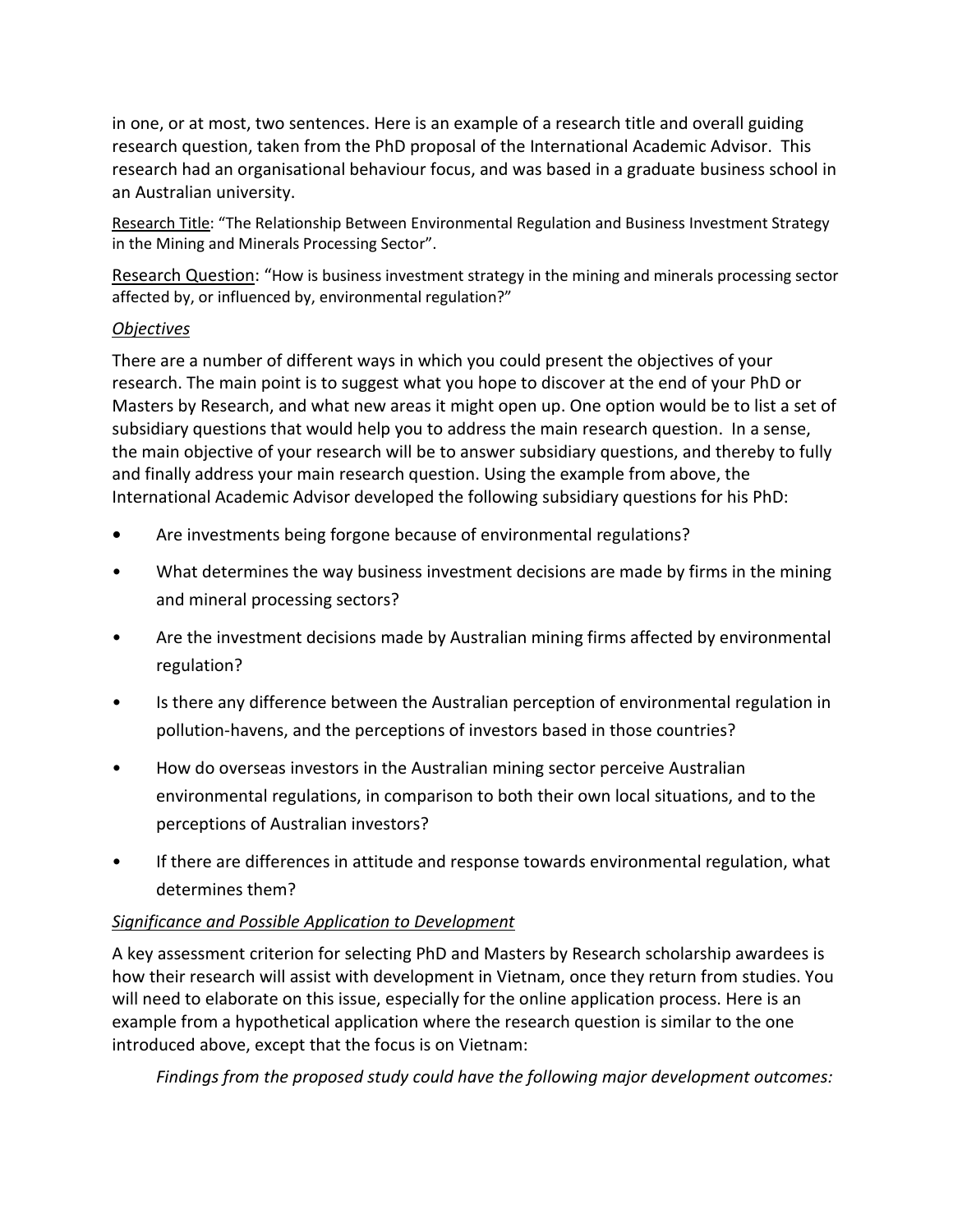- *\* shedding light on whether current environmental regulation is effective in controlling the environmental impacts of mining and mineral processing in Vietnam.*
- *\* pointing to failings in the existing national and provincial environmental regulatory system.*
- *\* enriching the existing international literature on private sector behaviour in the face of environmental regulation.*
- *\* offering options for the reform of national and provincial environmental regulation*

You should also take this opportunity to make clear the link between your past academic and work experience, and this research idea. We will want to see that you are not making a jump to some totally different area of research where you have no background.

#### *Proposed Research Method*

A very important part of the proposal is the outline of a clear and practical methodology which enables you to answer the research question. We fully understand that your ideas about how to approach your research question will mature and change over time. However, this preliminary outlining of a research method will provide us with an indication that you know how to undertake research. Eventually, for example in your full PhD research proposal, or in the "research design" chapter of your PhD thesis, you will need to show examiners that you understand terms such as: "theory", "conceptual framework", "methodology/research paradigm", and "hypothesis". However, for now, we are looking for answers to the following kinds of questions:

- \* Is the research exploratory, descriptive or explanatory (ie what is the research strategy?).
- \* What is the role of propositions/hypotheses in the research?
- \* What units of analysis will be used?
- \* How will analysis of data be undertaken?

#### *Literature Review*

In your detailed proposal, you will need to include a brief, preliminary literature review. The point of this is to show us that your research question and methodology are properly grounded in the research literature that surrounds your topic of interest. It also gives us confidence that you have given your topic proper consideration, and that you have not merely "plucked it from the air". (The literature review is not required for the on-line application form.)

## *Timeframe*

Your proposal should also include a simple timeframe, indicating when you will achieve significant outputs. (In the on-line application form the timeframe could be included in the subsection on Proposal research method.)

## *Fieldwork*

Not every research will require fieldwork. If your research involves field work, you should outline the purpose, location, scope and timing of the proposed field work in both the detailed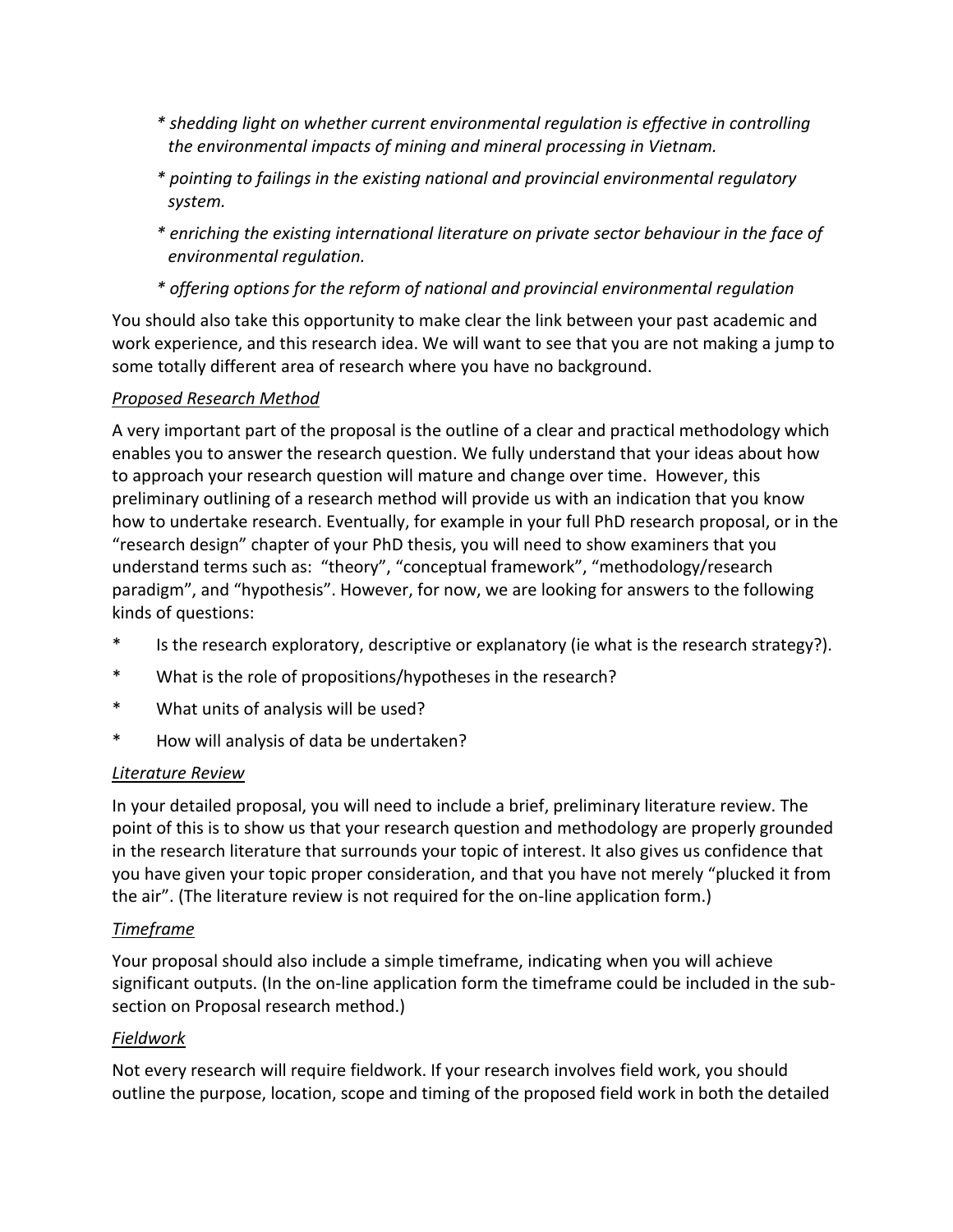research proposal and in relevant sub-section of the application form (within the stated word limits). If your research does not involve fieldwork you do not need to address this issue in the proposal or in the online application form.

#### **An important point to note is that the online application form suggests that you nominate a "field supervisor". Do not be confused by this. This is meant to mean an overall research supervisor.**

Finally, when you are ready to contact potential supervisors, you should write to them by email, attaching the abovementioned information.

#### **10. Is there any other assistance that I can get in preparing to undertake postgraduate research?**

The International Academic Advisor has developed a self-paced, online research design methodology course. This will be of most use to successful applicants, but it is available to all at the following research design course link.

In addition, if you are eventually selected for a PhD scholarship, you will be invited to a two-day research preparation workshop to be held on July 29 and 30 in Ho Chi Minh City, or August 3 or 4 in Hanoi.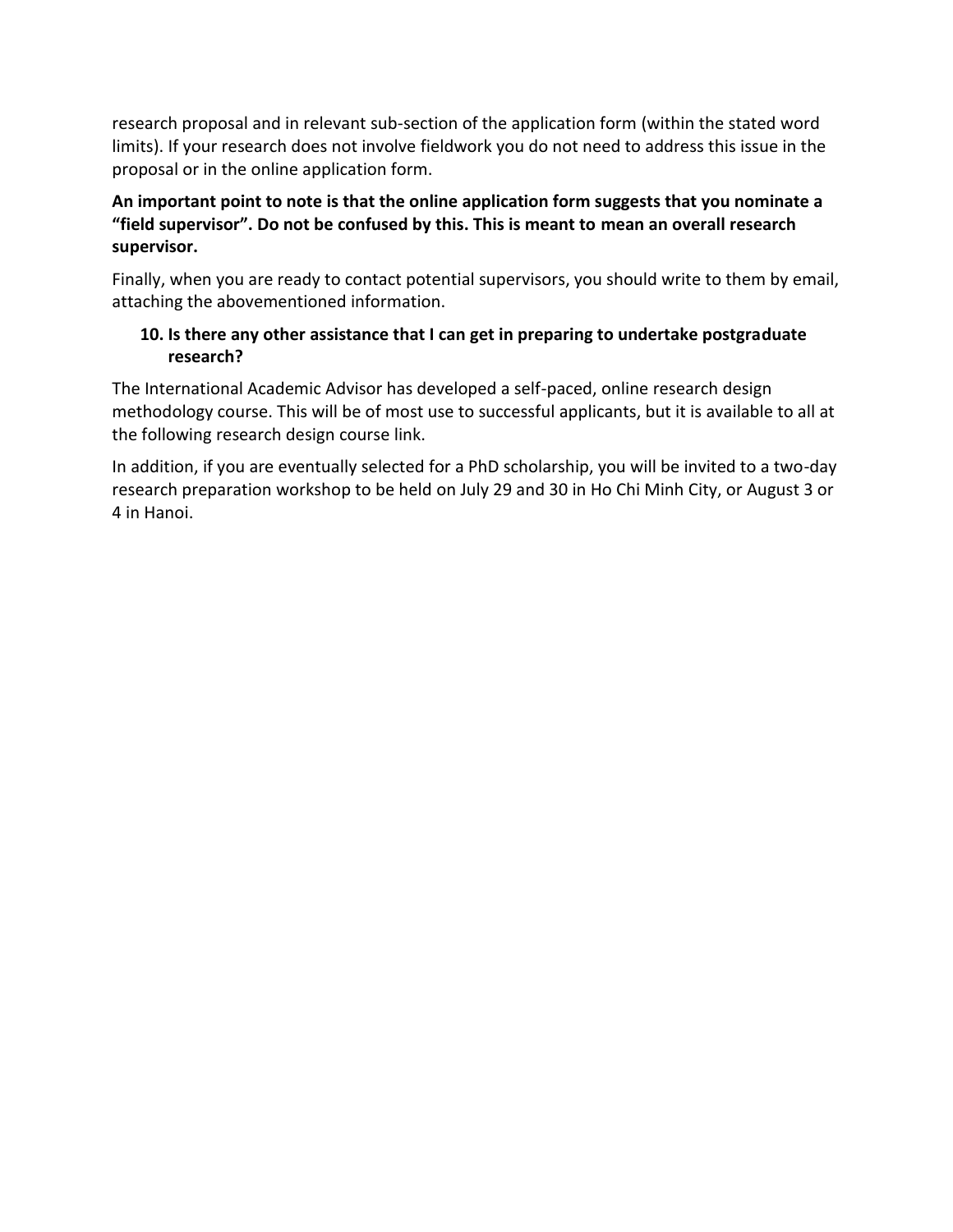# **Sources of Information on Potential PhD and Masters by Research Supervisors**

**"While the Department of Foreign Affairs and Trade will make every effort to ensure that information is up to date and accurate, it is the responsibility of the user to check the Scholarships Handbook and relevant University Guidelines for specific requirements for obtaining a supervisor"**

| <b>University</b>                        | <b>Comments/Notes</b>                                                                                                                                                                                                                                                                                                                    |  |  |
|------------------------------------------|------------------------------------------------------------------------------------------------------------------------------------------------------------------------------------------------------------------------------------------------------------------------------------------------------------------------------------------|--|--|
| Australian Catholic<br>University        | A list of supervisors by school is provided at the "Research Expertise Register" at: http://corner.acu.edu.au/research supervision/                                                                                                                                                                                                      |  |  |
| <b>Australian National</b><br>University | A searchable list of research supervisors can be found at the "ANU Experts List" webpage: http://experts.anu.edu.au                                                                                                                                                                                                                      |  |  |
| <b>Bond University</b>                   | University-wide register of supervisors at: http://www.bond.edu.au/research/index.htm                                                                                                                                                                                                                                                    |  |  |
| Carnegie Mellon University<br>Australia  | No PhD offerings                                                                                                                                                                                                                                                                                                                         |  |  |
| Central Queensland<br>University         | University-wide searchable database at the "Research Expertise" webpage: http://www.cqu.edu.au/research/organisations/health-<br>crn/scholarships/areas-of-research-expertise                                                                                                                                                            |  |  |
| <b>Charles Darwin University</b>         | School-focused "Find a Researcher" website at https://www.cdu.edu.au/research/ori/find-researcher                                                                                                                                                                                                                                        |  |  |
| <b>Charles Sturt University</b>          | A searchable database by field or by academic's name is available at: http://news.csu.edu.au/experts/search                                                                                                                                                                                                                              |  |  |
| <b>Curtin University</b>                 | A register of potential supervisors can be found at: http://www.curtin.edu.au/research/find-researchers/supervisors/. However, it only lists<br>general areas of academic interest, rather than specific available research topics. Some staff provide links to a "staff profile", which<br>sometimes lists detailed research interests. |  |  |
| Deakin University                        | Information on "finding a supervisor" can be found at: http://www.deakin.edu.au/study-at-deakin/research-degrees-doctoral-and-<br>masters/finding-a-supervisor                                                                                                                                                                           |  |  |
| <b>Edith Cowan University</b>            | There is a searchable database where supervisors may be found by selecting from a variety of options : https://apps.ecu.edu.au/supervisor-<br>register/research view/index.php                                                                                                                                                           |  |  |
| <b>Flinders University</b>               | A searchable list for Research Supervisors and their fields of interest can be found at http://flinders.edu.au/graduate-research/find-a-<br>supervisor.cfm                                                                                                                                                                               |  |  |
| Griffith University                      | A searchable data base can be found under "Find Experts" at: http://research-<br>hub.griffith.edu.au/researchers#fq={!tag=classgroup}classgroup%3AvitroClassGroupresearchers                                                                                                                                                             |  |  |
| James Cook University                    | A searchable, "Research Portfolio" webpage can be found at: http://research.jcu.edu.au/portfolio/search/                                                                                                                                                                                                                                 |  |  |
| La Trobe University                      | No University-wide searchable database of supervisor research interests. Individual faculty websites can be found at :                                                                                                                                                                                                                   |  |  |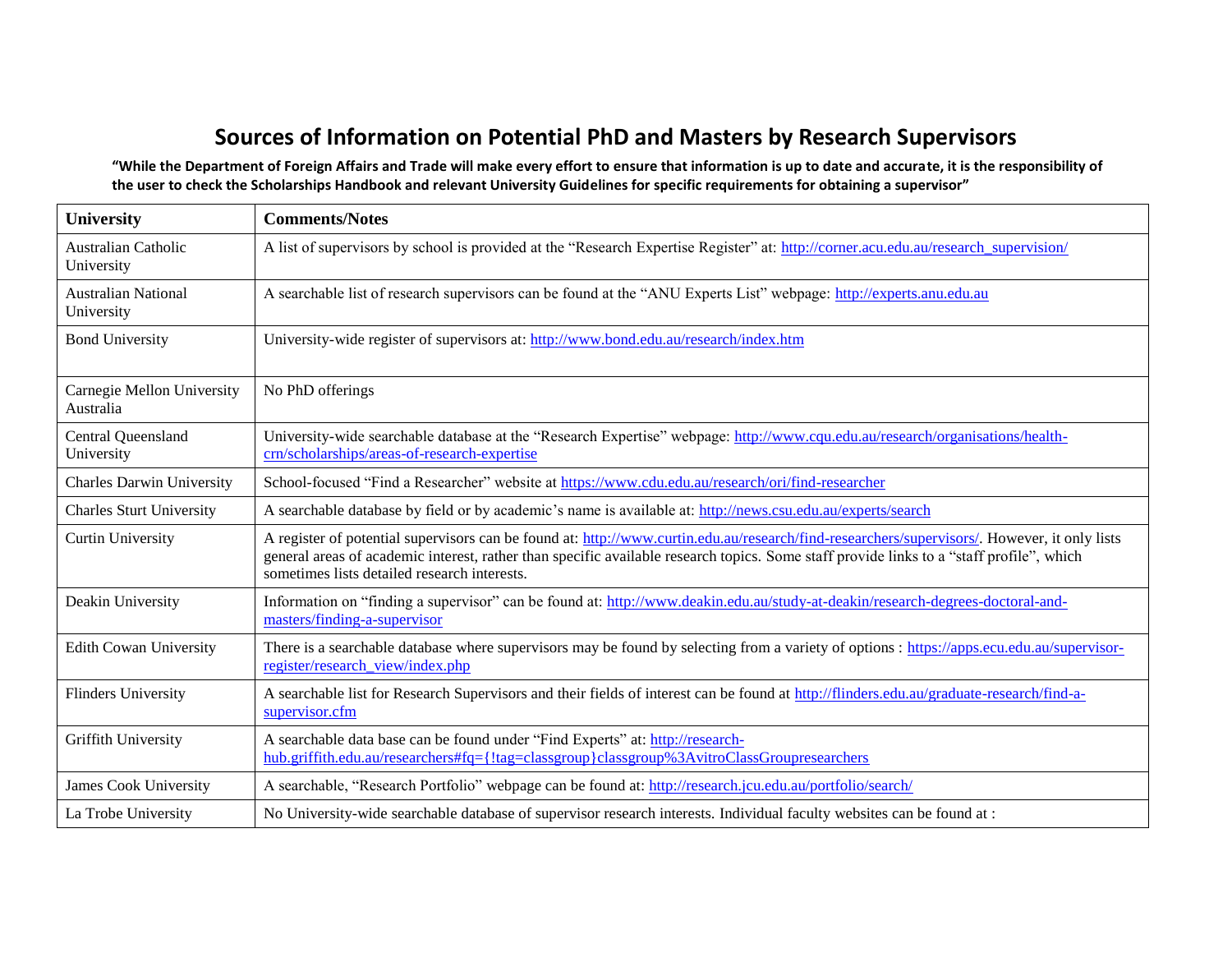|                                                                            | http://www.latrobe.edu.au/postgrad/apply/find-a-research-supervisor                                                                                                                                                                                                                                          |  |  |
|----------------------------------------------------------------------------|--------------------------------------------------------------------------------------------------------------------------------------------------------------------------------------------------------------------------------------------------------------------------------------------------------------|--|--|
| Monash University                                                          | A University-wide searchable database can be found at: http://monash.edu/research/profiles/. Individual faculties provide lists of<br>supervisors and their research interests under the "research" link on each faculty website. All faculty websites are listed at:<br>http://www.monash.edu.au/faculties/ |  |  |
| MacQuarie University                                                       | A University-wide search can be undertaken using the Macquarie University Supervisor Register (MQSR) at: http://137.111.71.14/MOSR/<br>Higher Degree Research webpages, and a detailed Guide is available at:<br>http://www.hdr.mq.edu.au/information_about/hdrguide/HDR_HBK_and_GUIDE_2013-2014.pdf         |  |  |
| Murdoch University                                                         | Links to staff research interests can be found for each school at: http://our.murdoch.edu.au/Research-and-Development/Resources-for-<br>students/Future-research-students/Your-research-project/Search-for-a-supervisor/                                                                                     |  |  |
| Queensland University                                                      | Supervisor interests can be searched at the "UQ Researchers" webpage at: http://researchers.uq.edu.au                                                                                                                                                                                                        |  |  |
| Queensland University of<br>Technology                                     | Links to supervisors and their specific areas of interest can be found at : http://staff.qut.edu.au. For more information on the process of<br>choosing a supervisor the "Finding a Supervisor" webpage can be found at: https://www.qut.edu.au/study/phds-and-research-<br>degrees/finding-a-supervisor     |  |  |
| <b>RMIT University</b>                                                     | Members of "research groups"  and their individual interests  can be found at: http://www.rmit.edu.au/browse;ID=g9203seifylf                                                                                                                                                                                 |  |  |
| Southern Cross University                                                  | Prospective research students are directed to first contact the relevant School Director for Higher Degree by Research Training. This list can<br>be found at: http://www.scu.edu.au/research/index.php/69/                                                                                                  |  |  |
| Swinburne University of<br>Technology                                      | Information on research output can be found at: http://researchbank.swinburne.edu.au/vital/access/manager/Index                                                                                                                                                                                              |  |  |
| University College London<br>(School of Energy and<br>Resources Australia) | General Information about research opportunities can be found at : http://www.ucl.ac.uk/research-at-ucl/                                                                                                                                                                                                     |  |  |
| University of Adelaide                                                     | Lists of research expertise can be found at the University Staff Directory webpage at: http://www.adelaide.edu.au/directory/expert/                                                                                                                                                                          |  |  |
| <b>Federation University</b>                                               | A list of research areas can be found at: http://federation.edu.au/research-and-innovation/research-areas                                                                                                                                                                                                    |  |  |
| University of Canberra                                                     | Research students are requested to find supervisors by contacting Faculty Representatives listed on the "How to Apply" webpage:<br>http://www.canberra.edu.au/research-students/apply                                                                                                                        |  |  |
| University of Melbourne                                                    | A source of research supervisors can be found at the "Find an Expert" webpage: http://www.findanexpert.unimelb.edu.au/. This can be<br>searched according to a number of criteria, including country, and research interest.                                                                                 |  |  |
| University of Newcastle                                                    | A University-wide register of supervisors can be found at: https://dotnet.newcastle.edu.au/RHDOpportunities/SearchPage.aspx                                                                                                                                                                                  |  |  |
| University of New England                                                  | Staff and their research interests are listed in each of the faculty and school webpages. These can be found at:<br>http://www.une.edu.au/search?query=research%20institutes%20and%20centres%20procedures&clive=une-staff&collection=une-meta                                                                |  |  |
| University of New South                                                    | A searchable database is available to find Research Supervisors through the use of key words: http://research.unsw.edu.au/researcher                                                                                                                                                                         |  |  |